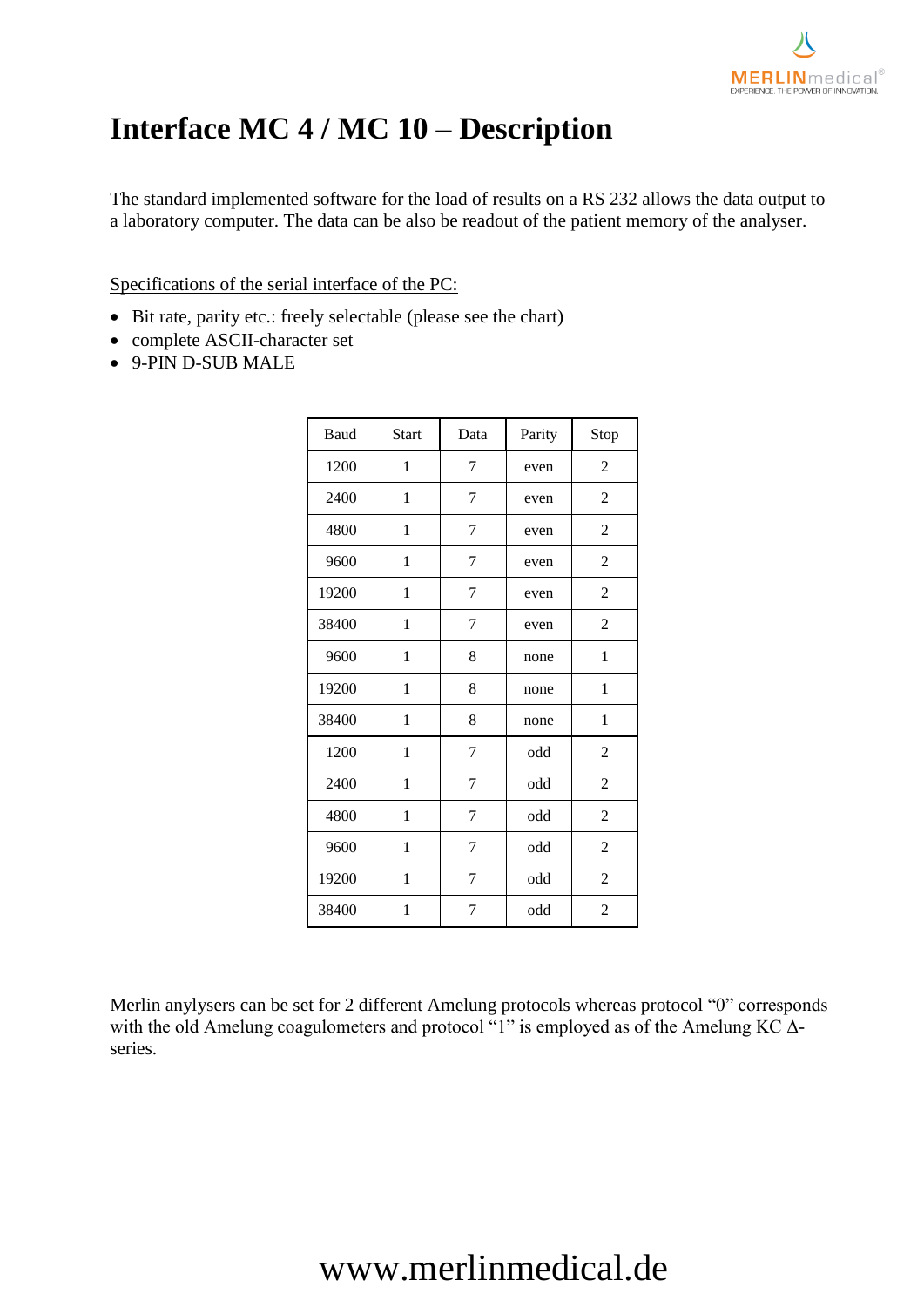### Current Programme "0" (old Amelung protocol)

|          | 7           | 6      | 5           | 4          | З              | 2           | 1          | O           | Bit          | Example             |                         | Examples for programme:                                       |
|----------|-------------|--------|-------------|------------|----------------|-------------|------------|-------------|--------------|---------------------|-------------------------|---------------------------------------------------------------|
| Byte 1   | $\cup$      | $\cup$ | 0           | 0          | $\overline{O}$ | 0           | 1          | O           | <b>STX</b>   | <b>STX</b>          | Start of text           | $\overline{P}$<br>$\overline{T}$<br>PT                        |
| 2        |             |        |             |            |                |             |            |             |              | P                   |                         | $\overline{F}$<br>$\overline{B}$<br>$\mathbf I$<br><b>FIB</b> |
| 3<br>4   |             |        |             |            |                |             |            |             | Programme    | T                   | left-aligned            |                                                               |
| 5        | $\cup$      | 0      | 1           | 0          | 0              | 0           | 0          | $\hbox{O}$  | <b>Blank</b> |                     | <b>Blank</b>            |                                                               |
| 6        |             |        |             |            |                |             |            |             |              | 1                   |                         |                                                               |
| 6        |             |        |             |            |                |             |            |             | ID-No.       | $\overline{c}$      |                         |                                                               |
| 8        |             |        |             |            |                |             |            |             |              | 3                   |                         |                                                               |
| 9        |             |        |             |            |                |             |            |             | (Patient     | $\overline{4}$      | right-aligned           |                                                               |
| 10       |             |        |             |            |                |             |            |             | number)      | 5                   |                         |                                                               |
| 11       |             |        |             |            |                |             |            |             |              | 6                   |                         |                                                               |
| 12       | 0           | 0      | 1           | 0          | 0              | 0           | $\cup$     | 0           | <b>Blank</b> |                     | Blank                   | Examples for value and result:                                |
| 13       |             |        |             |            |                |             |            |             |              |                     |                         | $\overline{c}$<br>5<br>120.5<br>$\boldsymbol{0}$<br>1         |
| 14       |             |        |             |            |                |             |            |             | Value 1      | 1                   |                         | $\boldsymbol{0}$<br>100<br>$\overline{0}$<br>1                |
| 15       |             |        |             |            |                |             |            |             | [sec.]       | 2                   | right-aligned           | $\boldsymbol{0}$<br>$\overline{3}$<br>10.3<br>$\mathbf{1}$    |
| 16<br>17 |             |        |             |            |                |             |            |             |              | $\blacksquare$<br>3 |                         |                                                               |
| 18       | $\circ$     | 0      | 1           | 0          | 0              | 0           | 0          | 0           | <b>Blank</b> |                     | Blank                   |                                                               |
| 19       |             |        |             |            |                |             |            |             |              | $\mathbf 1$         |                         |                                                               |
| 20       |             |        |             |            |                |             |            |             |              | 2                   | right-aligned           |                                                               |
| 21       |             |        |             |            |                |             |            |             | Value 2      | $\overline{3}$      | If value 2 is missing   |                                                               |
| 22       |             |        |             |            |                |             |            |             | [sec.]       |                     | the space is filled up: |                                                               |
| 23       |             |        |             |            |                |             |            |             |              | $\overline{4}$      | with "X"                |                                                               |
| 24       | $\cup$      | $\cup$ | 1           | O          | $\mathsf D$    | O           | 0          | 0           | <b>Blank</b> |                     | Blank                   |                                                               |
| 25       |             |        |             |            |                |             |            |             |              |                     |                         |                                                               |
| 26       |             |        |             |            |                |             |            |             |              | $\mathbf 1$         |                         |                                                               |
| 27       |             |        |             |            |                |             |            |             | Result       | 2                   | right-aligned           |                                                               |
| 28       |             |        |             |            |                |             |            |             |              |                     |                         |                                                               |
| 29       |             |        |             |            |                |             |            |             |              | 3                   |                         |                                                               |
| 30<br>31 | 0           | 0      | 1           | 0          | 0              | 0           | $\cup$     | 0           | <b>Blank</b> |                     | <b>Blank</b>            | Examples for unit:                                            |
| 32       |             |        |             |            |                |             |            |             | Unit         | $\%$                | left-aligned            | $\%$<br>$\%$                                                  |
| 33       | $\circ$     | 0      | 1           | O          | $\hbox{O}$     | $\hbox{O}$  | $\hbox{O}$ | $\hbox{O}$  | <b>Blank</b> |                     | Blank                   | (gram per liter)<br>${\bf G}$<br>g/l<br>L                     |
|          | 0           | 0      | $\hbox{O}$  | 0          | 0              | $\mathbf 1$ | $\hbox{O}$ | $\mathbf 1$ |              |                     | with error "E"          | $\overline{S}$<br>(seconds)<br>${\bf S}$                      |
| 34       | 0           | 0      | 1           | $\hbox{O}$ | O              | O           | $\hbox{O}$ | $\mathsf D$ | Error (E)    | E                   | w/o error "Blank"       |                                                               |
| 35       | $\mathsf D$ | O      | $\mathsf D$ | $\hbox{O}$ | 1              | 1           | $\cup$     | $\mathbf 1$ | <b>CR</b>    | <b>CR</b>           |                         |                                                               |
| 36       | $\bigcirc$  | $\cup$ | $\mathsf D$ | $\cup$     | 1              | $\cup$      | 1          | O           | LF           | LF                  |                         |                                                               |
| 37       |             |        |             |            |                |             |            |             |              |                     |                         |                                                               |